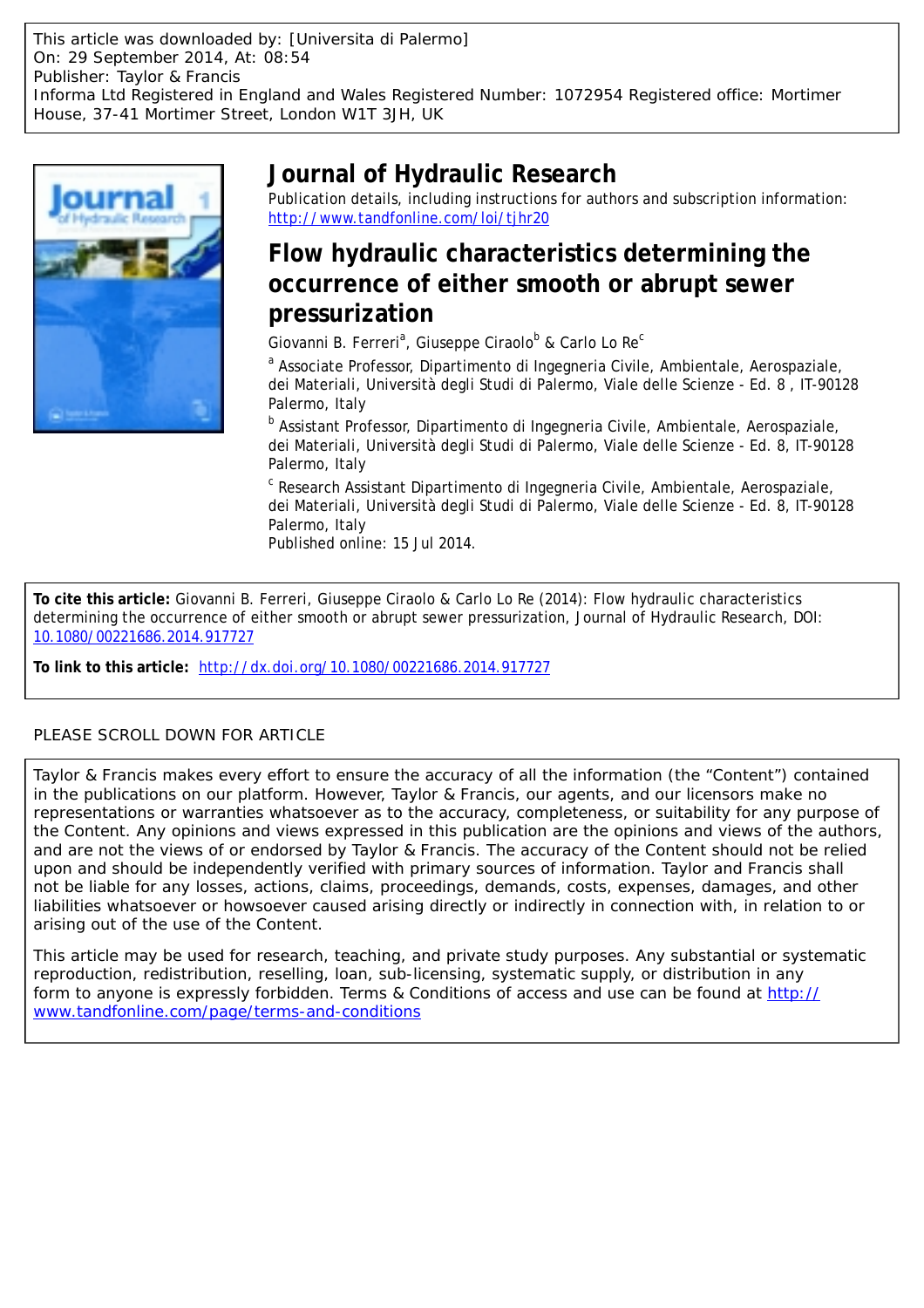

Taylor & Francis É Taylor & Francis Group

Research paper

# Flow hydraulic characteristics determining the occurrence of either smooth or abrupt sewer pressurization

GIOVANNI B. FERRERI, Associate Professor, *Dipartimento di Ingegneria Civile, Ambientale, Aerospaziale, dei Materiali, Università degli Studi di Palermo, Viale delle Scienze - Ed. 8, IT-90128 Palermo, Italy Email: giovannibattista.ferreri@unipa.it (author for correspondence)*

GIUSEPPE CIRAOLO, Assistant Professor, *Dipartimento di Ingegneria Civile, Ambientale, Aerospaziale, dei Materiali, Università degli Studi di Palermo, Viale delle Scienze - Ed. 8, IT-90128 Palermo, Italy Email: giuseppe.ciraolo@unipa.it*

CARLO LO RE, Research Assistant, *Dipartimento di Ingegneria Civile, Ambientale, Aerospaziale, dei Materiali, Università degli Studi di Palermo, Viale delle Scienze - Ed. 8, IT-90128 Palermo, Italy Email: carlo.lore@unipa.it*

### **ABSTRACT**

Laboratory experiments showed that pipe pressurization consequent on a drastic reduction in the downstream discharge can occur either by a gradual rising of the free-surface ("smooth" pressurization) or by propagation of a front filling the whole cross-section ("abrupt" pressurization). This study examines the free-surface flow characteristics that determine smooth or abrupt pressurization pattern through a theoretical approach using dimensionless variables. A critical flow rate value, which separates the pressurization patterns, exists for any given pipe diameter. For flow rates higher than this specific value, only abrupt pressurization occurs. For lower flow rates, either smooth or abrupt pressurization can take place; smooth pressurization occurs when the free-surface flow depth falls within a specified range, depending on the flow rate itself and the pipe diameter, whereas abrupt pressurization occurs when the depth falls outside this range. The comparison with actual uniform-flow conditions allows one to predict the pressurization pattern and the related pipe surcharge (in the case of abrupt pressurization). The analysis also shows that, in practice, severe surcharges can be expected even in the case of only partial reduction of the downstream discharge.

*Keywords:* Pressurization; storm sewer system; transition; unsteady flow; urban drainage

# **1 Introduction**

Sewer pressurization is a frequent phenomenon occurring in urban drainage networks as a consequence of storms, even if these events are not exceptional. Pressurization can generate high pressure oscillations that can raise or even eject manhole covers [\(Hamam and McCorquodale 1982,](#page-7-0) [Guo and Song 1991\)](#page-7-0) and sometimes form geysers (i.e. intermittent air–water jets in the atmosphere) [\(Guo and Song 1990,](#page-7-0) [1991\)](#page-7-0), or even severely damage sewers [\(Hamam and McCorquodale 1982,](#page-7-0) Zhou *et al.* 2002a). Despite these potential drawbacks, the phenomenon has not been extensively explored; however, it has been established that intense and frequent pressure oscillations observed in experiments carried out in a variety of conditions are caused by the complex interaction between water flow and air pockets entrapped in pipes and manholes (Hamam and McCorquodale 1982, Zhou *et al.* [2002b,](#page-8-0) [Vasconcelos and Wright 2005,](#page-8-0) Ferreri *et al.* 2014). Moreover, various experiments have shown that the amount of entrapped air and the air pocket arrangement inside the water flow depend on the pipe pressurization pattern.

Pressurization can proceed from upstream due to an increase in the pipe inflow, or from downstream due to a decrease in the pipe outflow, which has been studied more extensively. A decrease in the pipe outflow, in practice, may arise from malfunctions of the storm sewer system, such as back flow from the downstream pipe, total or partial obstruction of the downstream pipe, pump stoppages, or other problems. Drastic and rapid reduction of pipe outflow has been investigated experimentally by several researchers who detected three pressurization patterns.

Received 18 April 2013; accepted 20 April 2014/Currently open for discussion.

ISSN 0022-1686 print*/*ISSN 1814-2079 online http:*//*www.tandfonline.com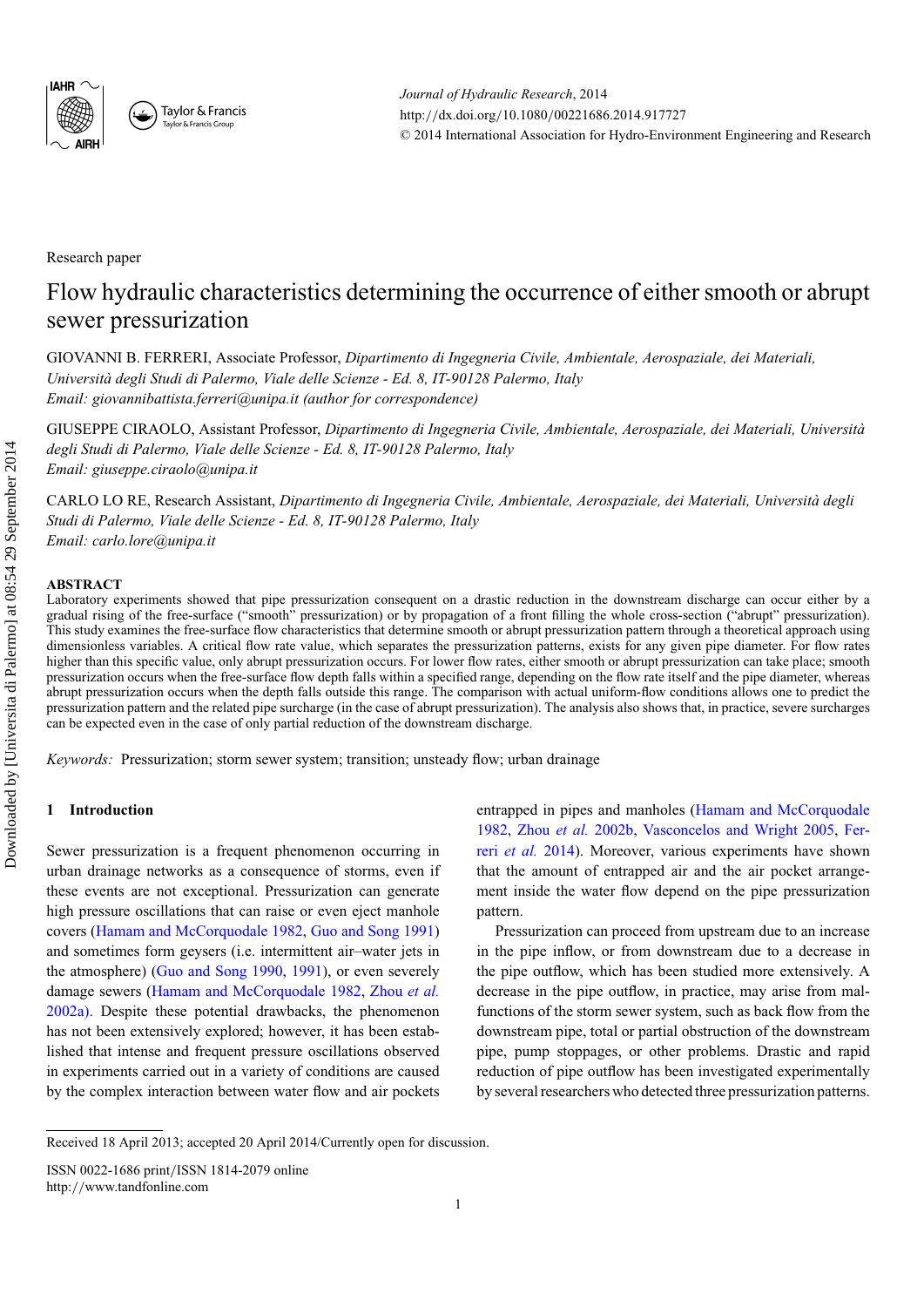<span id="page-2-0"></span>In the first pattern (studied by [Capart](#page-7-0) *et al.* 1997, Trajkovic *et al.* 1999, [Ferreri](#page-7-0) *et al.* 2014), the bore caused by the closing operation in the downstream tank did not reach the pipe crown, and the pipe pressurization occurred because of a gradual rise in the flow free-surface. In the second pattern (studied by [Hamam](#page-7-0) [and McCorquodale 1982,](#page-7-0) [Cardle](#page-7-0) *et al.* 1989) the bore completely filled the pipe cross-section because the pressure head exceeded the pipe crown, and the travelling bore caused free-surface instability that rose until reaching the pipe crown. In this pattern, filling ratios were higher than 0.8 (i.e. the instability limit for circular pipes), and an air pocket was entrapped between the advancing bore and the wave caused by instability; the air–water interaction then yielded pressure oscillations. The third pattern [\(Ferreri](#page-7-0) *et al.* 2014) involved filling ratios lower than 0.8. In this pattern, the bore completely filled the pipe cross-section but, in contrast to the second pattern, no free-surface instability occurred; however, due to progressive air entrainment as the bore travelled, air pockets formed inside the water flow, which produced intense pressure oscillations as they were released through the upstream tank. Air pockets could be large or small, depending on the flow characteristics.

Each pattern generated pressure oscillations having different characteristics, such as start time, intensity, and duration; therefore, prediction of the pattern in addition to the occurrence of pressurization is an important practical issue. Despite this, no specific studies are available in the technical literature, and consequently no criteria exist for predicting the bore characteristics.

To expand knowledge on pressurization, we conducted experiments on a wider range of pipe slopes, flow velocities, and filling ratios than addressed in previous studies. Details on the experimental equipment, the run characteristics, and the major results are in Ferreri *et al.* [\(2014\).](#page-7-0) In the runs, pipe pressurization occurred following either the first or the third pattern, called, respectively, "smooth" and "abrupt" pressurization. Note that the second pattern (not observed in these experiments) is a particular implementation of abrupt pressurization that occurs as the filling ratio exceeds 0.8. Numerical examination of the transient characteristics and pressure oscillations was carried out by Ferreri *et al.* (2010) [for smooth pressurization and by \(](#page-7-0)Ciraolo and Ferreri 2008a, [2008b\)](#page-7-0) for abrupt pressurization. The flow characteristics (flow rate and flow depth) that determine the occurrence of a smooth or abrupt pattern are addressed in this paper. The problem was examined theoretically with dimensionless variables to obtain general results. Through the analysis of an *ad hoc* novel abacus, the actual situations of flow and pipe characteristics were detected, and the occurrence domain of each of the two pressurization patterns was bounded in the abacus itself.

#### **2 Experimental results**

The experiments were carried out in a tilting circular pipe between two steel tanks having an internal diameter  $D = 244$  mm. The transient water flow was initiated by the



Figure 1 Water level in the downstream tank and formation of the bore front for (a) smooth and (b) abrupt pressurization

sudden closing of a sluice-gate at the downstream tank outlet located on the lower part of the wall opposite the pipe end. The wall could be located in three positions, *A*, *B*, and *C*, at about 29, 14.5, and 0 cm, respectively, from the pipe end. The changeable wall position was designed to investigate whether the tank capacity affected the transient flow characteristics.

The experimental runs included 48 combinations of pipe slope and flow rate for each movable wall position, totalling 144 runs. The free-surface flow characteristics ranged as follows: pipe slope  $S_0 = 0.2-2.5\%$ , flow rate  $Q = 15-65$  dm<sup>3</sup> s<sup>-1</sup>, filling ratio  $y_1/D \approx 0.3$ –0.8 ( $y_1$  being the flow depth), velocity  $V_1 \approx 0.79$ – 2.8 m s<sup>-1</sup>, and Froude number  $F_1 \approx 0.7$ –3, which was computed by  $F_1 = V_1/\sqrt{gA_1/B_1}$ , where  $A_1$  is the cross-sectional area,  $B_1$ the free-surface width, and *g* the gravity acceleration.

For the lower flow rates, the bore produced by the closing operation did not reach the pipe crown (Fig. 1a), and its migration along the pipe caused the free-surface to rise without touching the pipe crown. After the front passed, as the downstream tank filled the free-surface began to rise gradually, thus causing *smooth* pipe pressurization beginning from the downstream end. As the flow rate increased, the bore height grew along with the level in the downstream tank, which first reached and then went over the pipe crown (Fig. 1b). Consequently, the bore completely filled the pipe cross-section, and therefore each pipe cross-section experienced *abrupt* pressurization as it was reached by the front.

Smooth pressurization was observed in the runs having flow rates  $Q \n≤ 20$  dm<sup>3</sup> s<sup>-1</sup>, which were tested only with the two lowest pipe slopes  $(S_0 = 0.2\%$  and 0.6%), whereas abrupt pressurization was observed in the runs having  $Q \geq$  $25 \text{ dm}^3 \text{ s}^{-1}$ , which included all six pipe slopes considered ( $S_0 =$ 0.2%, 0.6%, 1.0%, 1.5%, 2.0%, and 2.5 %). From these results the following questions arise: (1) did a sole discriminant flow rate between 20 and 25 dm<sup>3</sup> s<sup>-1</sup> exist irrespective of the pipe slope and (2) would other physical conditions affect the occurrence of one of the two pressurization patterns. These questions were answered using a mathematical approach.

### **3 Mathematical approach**

#### 3.1 *Tank filling and front formation*

For the mathematical treatment of tank filling and front formation, the following assumptions were made (see Fig. 1): (1) the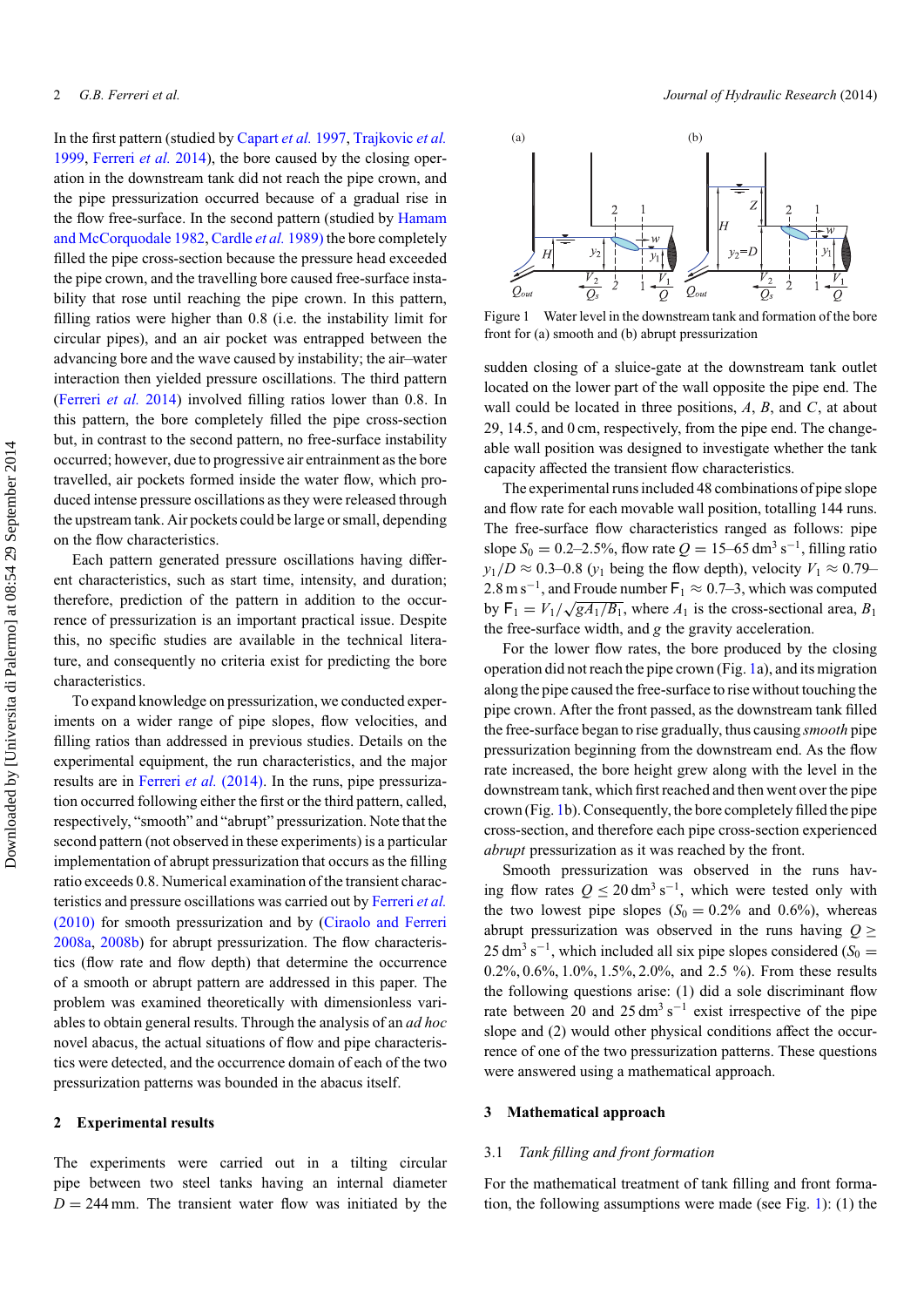<span id="page-3-0"></span>free-surface flow coming from the upstream tank (flow rate *Q*) has uniform-flow conditions with velocity  $V_1$  and cross-sectional area  $A_1$ ; (2) the pipe is horizontal, and its invert is aligned with the tank bottom; (3) the downstream tank is ventilated so that pressure on the free-surface is always equal to atmospheric pressure; (4) pressure distribution in the downstream tank and in each pipe cross-section is hydrostatic; and (5) the height, *H*, of the tank water level equals the pipe invert pressure head in Section 2 (i.e. downstream of the moving jump); as long as the pipe does not pressurize, *H* is equal to the sequent depth  $y_2$  but, as the pipe pressurizes, it is equal to the pipe diameter *D* increased by the surcharge *Z*. Tank filling is ruled by the continuity equation

$$
\Sigma \frac{\mathrm{d}H}{\mathrm{d}t} = Q_s - Q_{out} \tag{1}
$$

where  $\Sigma$  is the tank horizontal section;  $Q_s = V_2 A_2$  is the flow rate in Section 2 that enters the tank;  $V_2$  and  $A_2$  are the flow velocity and flow cross-sectional area in Section 2, respectively;  $Q_{out}$  is the tank outflow; and *t* is the time. If  $H < D$  (Fig. [1a](#page-2-0)) then  $A_2 = A(y_2)$ , whereas if  $H > D$  (Fig. [1b](#page-2-0)) then  $A_2 = \pi D^2/4$ . For the moving hydraulic jump, the continuity and the momentum equations must be considered. With respect to a reference integral with the bore front migrating upstream with absolute celerity *w*, the continuity equation for the control volume between Sections 1 and 2 gives

$$
(V_1 + w)A_1 = (V_2 + w)A_2 \Rightarrow w = \frac{V_1A_1 - V_2A_2}{A_2 - A_1} \tag{2}
$$

Again, with respect to the reference integral with the front, neglecting the sum of the flow resistance and weight component, the momentum equation along the flow direction for the same control volume, after manipulations taking Eq. (2) into account (here omitted for the sake of brevity), gives

$$
g(y_{G1}A_1 - y_{G2}A_2) + (V_1 - V_2)^2 \frac{A_1A_2}{A_2 - A_1} = 0
$$
 (3)

where  $y_{G1}$  and  $y_{G2}$  are the pressure heads in the centroids of Sections 1 and 2, respectively (Fig. [1\)](#page-2-0). If  $H < D$  (Fig. [1a](#page-2-0)) then  $y_{G2}$  is the centroid dip under the free-surface, whereas if  $H > D$ (Fig. [1b](#page-2-0)) then  $y_{G2} = H - D/2$ .

Four simulations of tank filling relating to the experimental flow rate  $Q = 20$  dm<sup>3</sup> s<sup>-1</sup> with the measured  $V_1$  and  $A_1$  values (sub-critical flow) were conducted (Fig. 2); total and instantaneous closing of the tank gate was assumed  $(Q_{out} = 0)$ , and the initial water level in the tank was the same as in the pipe (i.e.  $H_0 = v_1$ ). The simulations related to the experimental positions of the movable wall *A*, *B*, and *C* in addition to a hypothetical position *E* located at 60 cm. For all the positions, the water level quickly reaches the same maximum height, which is consistent with the experimental evidence that the front height did not depend on the location of the movable wall. In practice, the tank height would begin to increase as the propagating bore



Figure 2 Tank filling for positions *A*, *B*, *C*, and *E* of the wall opposite to the pipe end, located, respectively, 29, 14.5, 0.5, and 60 cm from the pipe end

flows into an upstream tank, as the experimental runs confirmed. However, the very short time for the maximum height to be reached implies that the bore propagation does not practically affect the front height. The slight decrease of the front height revealed in the experiments was caused by the pipe slope, here assumed equal to zero. Therefore, the front height is the same as produced by instantaneous closing at the end section of the pipe (zero tank capacity). This is the operation we considered to determine the head at the pipe end, assumed equal to the tank level  $H$ ; consequently, the following equality occurs instantaneously:

$$
V_2 A_2 = Q_{out} \tag{4}
$$

# 3.2 *Flow conditions discriminating smooth from abrupt pressurization*

Equation (3) gives

$$
V_1 = V_2 + \sqrt{-g(y_{G1}A_1 - y_{G2}A_2)\frac{A_2 - A_1}{A_1A_2}}
$$
 (5)

from which

$$
Q = \frac{Q_{out}A_1}{A_2} + A_1 \sqrt{-g(y_{G1}A_1 - y_{G2}A_2)\frac{A_2 - A_1}{A_1A_2}}\tag{6}
$$

Setting  $Q_{out} = \psi Q$  (with  $0 \leq \psi < 1$ ), Eq. (6) becomes

$$
Q = \frac{A_2}{A_2 - \psi A_1} A_1 \sqrt{-g(y_{G1}A_1 - y_{G2}A_2) \frac{A_2 - A_1}{A_1 A_2}} \tag{7}
$$

For fixed Q and  $\psi$  (i.e.  $Q_{out}$ ), Eq. (7) allows *H* to be determined for a given  $y_1$  or vice versa. The free-surface flow conditions discriminating smooth from abrupt pressurization, for a fixed *ψ*, are obtained from Eq. (7) setting  $H = y_2 = D$  (i.e.  $A_2 = \pi D^2/4$ ;  $y_{G2} = D/2$ , which gives a relationship between *Q* and  $y_1$  only.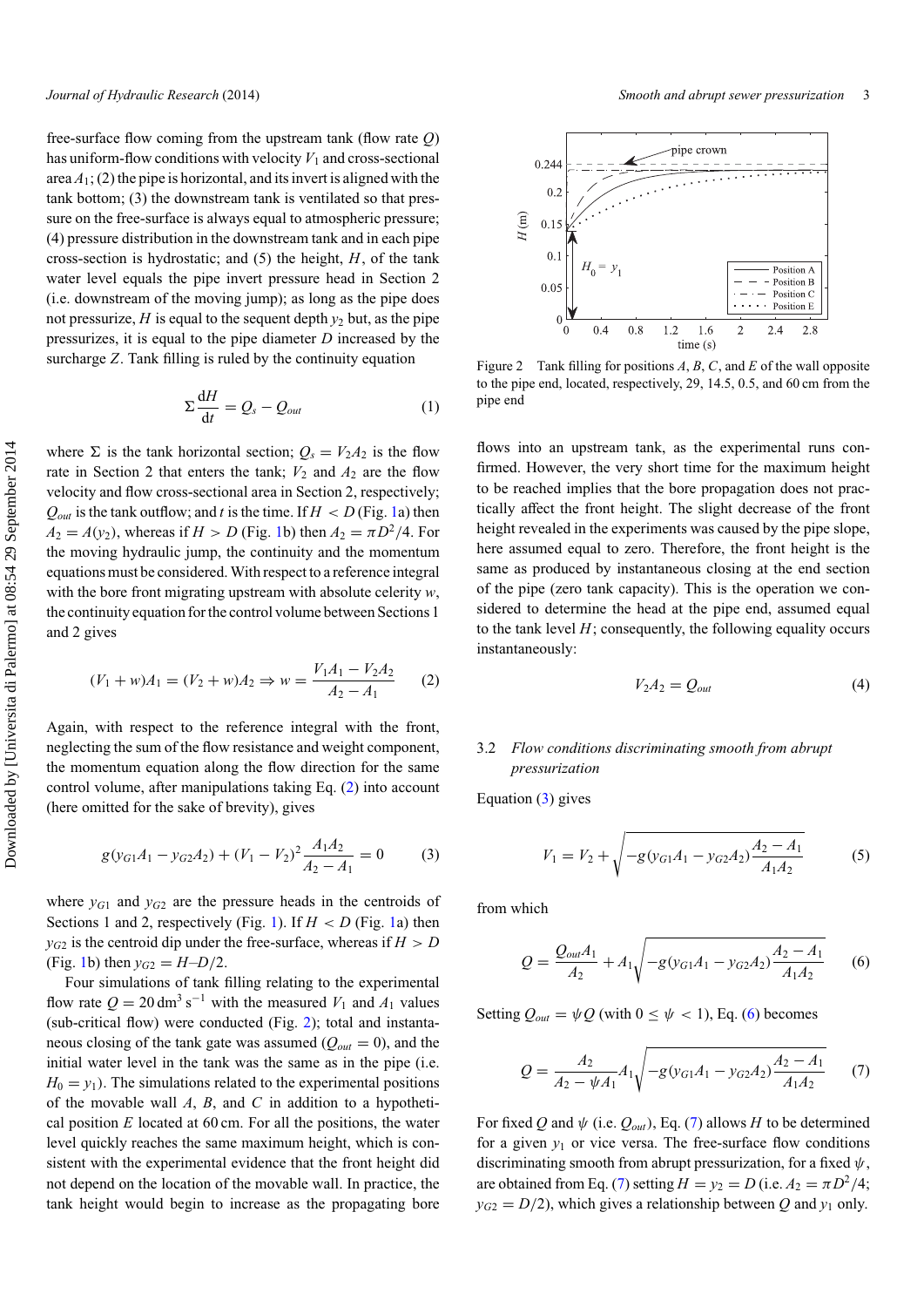<span id="page-4-0"></span>

Figure 3 Relationship  $Q - y_1$  for a few tank heads *H* and disposition of the points relating to the experimental combinations

In the case of  $Q_{out} = 0$  $Q_{out} = 0$  $Q_{out} = 0$  studied experimentally in Ferreri *et al.* (2014), Eq. [\(7\)](#page-3-0) becomes

$$
Q = A_1 \sqrt{-g(y_{G1}A_1 - y_{G2}A_2) \frac{A_2 - A_1}{A_1 A_2}}
$$
 (8)

The discriminant flow conditions are represented by the "limit curve" (thick line in Fig. 3), which shows that there is a maximum flow rate,  $Q_{max}^*$ , that may produce a tank head  $H = D$ , provided the free-surface flow depth is just  $y_{1,max}^*$ . For lower flow rates, only the two depths  $y_1$  given by the curve allow the tank head to  $be H = D$ , whereas for higher flow rates the head will be  $H > D$ .

Figure 3 also shows a few curves relating to values of  $H < D$ (smooth pressurization), a few curves relating to values of  $H > D$  (abrupt pressurization) and the curve of critical depth  $y_c$  expressed by

$$
Q = A_c \sqrt{g \frac{A_c}{B_c}}
$$
 (9)

where  $A_c$  and  $B_c$  are the cross-sectional area and the free-surface width relating to the critical depth, respectively. Each curve relating to parameter *H* has a maximum flow rate  $Q_{max,H}$  for which the tank head equals the parameter *H* itself;  $Q_{max,H}$  increases along with *H*. All curves relating to smooth pressurization are inside the domain bounded by the  $y_1$ -axis and the limit curve, whereas all the curves relating to abrupt pressurization are inside the domain bounded by the *Q*-axis, the straight line  $H = D$  and, on the left, by the limit curve. The points representing the 48 experimental combinations are also reported, and their localization in the two domains confirms the experimental results: only the points relating to  $Q \le 20$  dm<sup>3</sup> s<sup>-1</sup> are inside the domain of smooth pressurization. Note that the occurrence of smooth or abrupt pressurization is not determined by the sub-critical or super-critical condition of the early free-surface flow; moreover, the maxima of the curves are always below the critical-depth curve.

The maximum of each curve is obtained by zeroing the derivative of Eq. [\(7\)](#page-3-0), which after several manipulations yields

$$
A_2 \frac{B_1}{A_1^2} (y_{G1}A_1 - y_{G2}A_2) \frac{A_2 - A_1(2 - \psi)}{A_2 - \psi A_1} + (A_2 - A_1) = 0
$$
\n(10)

where  $B_1$  is the width of the free-surface in Section 1. Setting  $\psi =$ 0 and  $y_2 = D = 0.244 \text{ m}$ , Eq. (10) gives  $y_{1,max}^* = 0.104 \text{ m}$  and  $Q_{\text{max}}^* = 23.2 \text{ dm}^3 \text{ s}^{-1}$ , a value consistent with our experimental results.

For a generic  $\psi$  value ( $Q_{out} \neq 0$ ), curves analogous to those reported in Fig. 3 are obtained; obviously, for a given *H* value these curves present as higher maximum flow rates as higher *ψ* values (see the following section).

#### 3.3 *Analysis through dimensionless variables*

To obtain general quantitative results, the above treatment was developed using the following dimensionless variables (Fig. [4\)](#page-5-0):

$$
\eta = \frac{y}{D}; \quad h = \frac{H}{D}; \quad \alpha = \arccos(1 - 2\eta);
$$
\n
$$
a = \frac{A}{D^2} = \frac{1}{4}(\alpha - \sin\alpha\cos\alpha); \quad b = \frac{B}{D} = \sin\alpha;
$$
\n
$$
p = \frac{P}{D} = \alpha; \quad r = \frac{R}{D} = \frac{a}{\alpha};
$$
\n
$$
\eta_G = \frac{y_G}{D} = \frac{1}{2} \left[ \frac{2\sin^3\alpha}{3(\alpha - \sin\alpha\cos\alpha)} - \cos\alpha \right];
$$
\n
$$
q = \frac{Q}{(gD^5)^{1/2}};
$$
\n
$$
v = \frac{V}{(gD)^{1/2}}; \quad v = n\frac{g^{1/2}}{D^{1/6}} \tag{11}
$$

where  $\eta$  is the filling ratio, *P* is the wet perimeter, *R* is the hydraulic radius, and *n* is the Manning's roughness coefficient. Introducing the variables  $(11)$ , Eqs.  $(7)$ ,  $(9)$ , and  $(10)$  become, respectively

$$
q = \frac{a_2}{a_2 - \psi a_1} a_1 \sqrt{- (\eta_{G1} a_1 - \eta_{G2} a_2) \frac{a_2 - a_1}{a_1 a_2}}
$$
(12)

$$
q = a_c \sqrt{\frac{a_c}{b_c}} \tag{13}
$$

$$
a_2 \frac{b_1}{a_1^2} (\eta_{G1} a_1 - \eta_{G2} a_2) \frac{a_2 - a_1(2 - \psi)}{a_2 - \psi a_1} + (a_2 - a_1) = 0 \tag{14}
$$

whereas the normal flow equation is

$$
q = v \ a = \frac{S_0^{1/2}}{v} r^{2/3} a = \theta \ r^{2/3} a \tag{15}
$$

where *S*<sup>0</sup> is the pipe slope and  $\theta = S_0^{1/2}/\nu$ ; as  $h \ge 1$ ,  $a_2 = \pi/4$ , and  $\eta_{G2} = (h - 1/2)$ .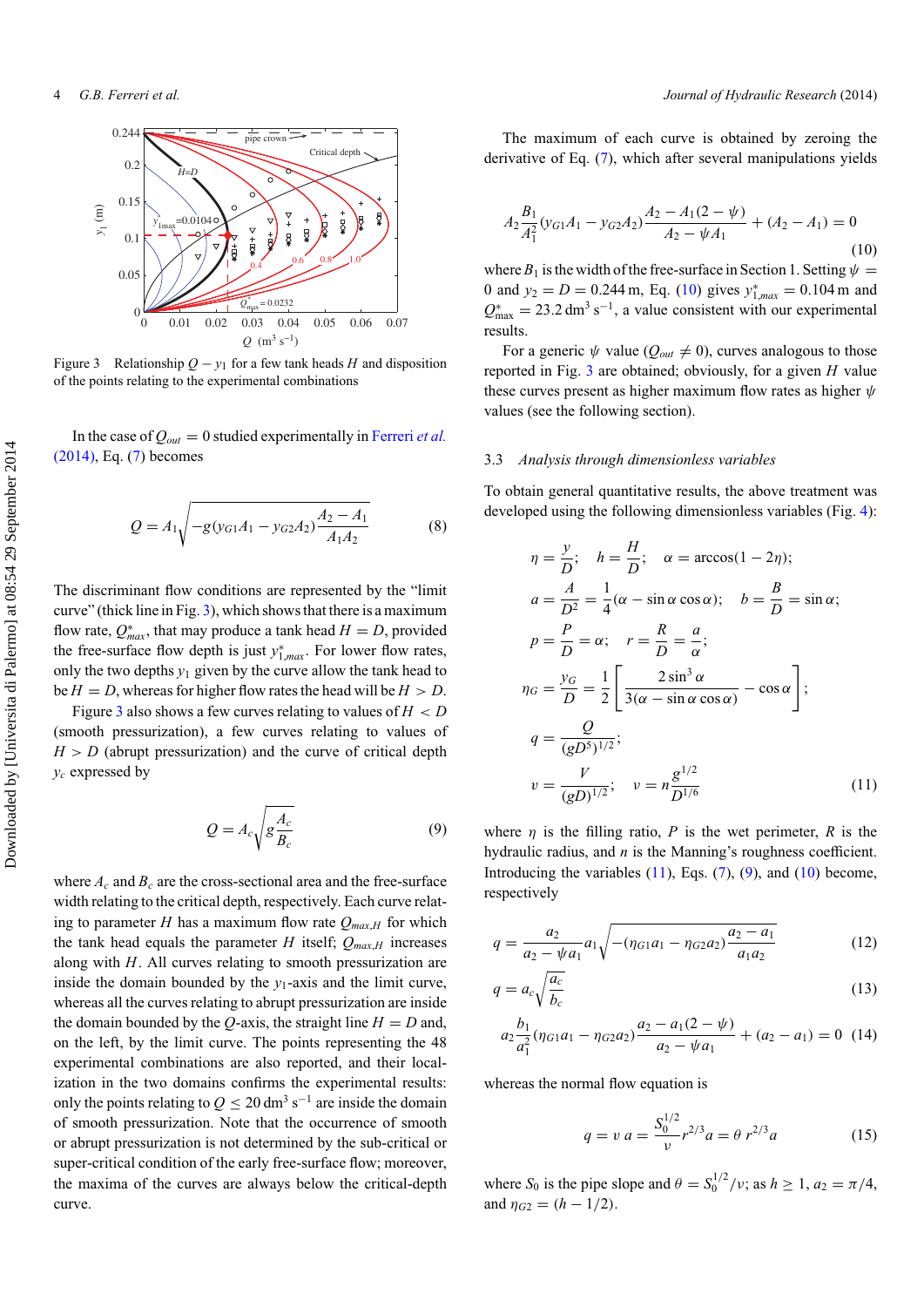<span id="page-5-0"></span>

Figure 4 Sketch of the pipe cross-section and expressions used



Figure 5 Representation of the relationship between flow rate *q*, free-surface flow depth  $\eta_1$ , and tank head *h*, contextualized with actual uniform-flow curves having a parameter  $\theta$  and critical-flow curve; the curve linking the maxima and its asymptote are also shown

For the experimental case  $Q_{out} = \psi = 0$ , the curves obtained by Eq. [\(12\)](#page-4-0) for a few values of the parameter  $h = 0.25-30$ (i.e.  $H = 0.25{\text -}30D$ ) are reported in Fig. 5; the limit curve is that having  $h = 1$ , whose maximum dimensionless flow rate is  $q_{max}^* = 0.252$  for the filling ratio  $\eta_{1,max}^* = 0.428$ . The figure also shows the curve linking the maxima of the family of curves having  $1 < h < 30$ , whose equation is

$$
q_{max,h} = a_1 \frac{a_2 - a_1}{a_2 - \psi a_1} \sqrt{\frac{a_2 - \psi a_1}{a_2 - a_1 (2 - \psi)} \frac{a_1}{b_1}} \tag{16}
$$

which is obtained by eliminating  $(\eta_{G1}a_1 - \eta_{G2}a_2)$  between Eqs. [\(12\)](#page-4-0) and [\(14\)](#page-4-0). However, as *h* increases, the related filling ratio for the maximum flow rate,  $\eta_{1,max,h}$ , tends asymptotically to the value 0.5, which is easily obtained from Eq.  $(16)$  observing that as  $a_1 \rightarrow a_2/(2 - \psi)$ , there follows  $q_{max,h} \rightarrow \infty$ . Therefore, for practical purposes, a rough but effective assessment of the maximum flow rate  $q_{max,h}$  relating to  $h \geq 1$  can be obtained by setting  $\eta_1 = 0.5$  in Eq. [\(12\)](#page-4-0).

To predict practical situations where smooth or abrupt pres-surization occurs, several curves of uniform-flow (Eq. [15\)](#page-4-0) are also reported (Fig. 5) relating to values of  $\theta = S_0^{1/2}/\nu$  between 1 and 4. This range includes most of the practical situations, as indicated by a few examples reported in Table 1, where  $V_{70}$  is the flow velocity for the filling ratio  $\eta = 70\%$ : the lowest  $\theta$  values concern large tunnels, whereas the highest values concern small diameter sewers. Finally, the lines  $h = 0.7$  and  $h = 0.8$ 

Table 1 Examples of  $S_0^{1/2}/v$ -values for a variety of actual situations

| D(m) | $n (s m^{-1/3})$ | $S_0$  | $V_{70}$ (m s <sup>-1</sup> ) | $S_0^{1/2}/v$ |
|------|------------------|--------|-------------------------------|---------------|
| 0.25 | 0.014            | 0.05   | 2.82                          | 4.05          |
| 0.5  | 0.013            | 0.02   | 3.05                          | 3.09          |
| 1    | 0.013            | 0.02   | 4.83                          | 3.47          |
| 2    | 0.013            | 0.005  | 3.84                          | 1.95          |
| -5   | 0.011            | 0.002  | 5.28                          | 1.70          |
| 10   | 0.011            | 0.0006 | 4.59                          | 1.04          |



Figure 6 Dimensionless limit curves for various *ψ*-values

bound the range of filling ratios usually adopted in sewer design; note that over the  $h = 0.8$  limit, sewers may pressurize suddenly because of free-surface instability (Hamam and McCorquodale 1982, [Cardle](#page-7-0) *et al.* 1989).

In practical situations a discharge  $Q_{out} \neq 0$  is likely. The limit curves ( $h = 1$ ; Eq. [12\)](#page-4-0) relating to a few values of  $\psi = Q_{out}/Q$ are compared in Fig. 6. The figure also reports the uniform-flow curves, the critical-depth curve and the lines  $h = 0.7$  and  $h = 0.8$ . As the discharged flow rate increases, the domain of smooth pressurization noticeably expands (i.e. the value of *q*∗ *max* increases noticeably), but practical situations causing abrupt pressurization continue to occur; for a given  $\eta_1$ , the higher is the  $\psi$ -value, the larger are the *θ*-values for which abrupt pressurization occurs. Information on the *h*-values reached for a fixed discharge *qout* are given in Fig. [7,](#page-6-0) where, for a few *ψ* values, several curves having a parameter *h* are reported.

As  $\psi$  increases (i.e.  $Q_{out}$  increases) the practical possibility to reach high *h*-values considerably shrinks (Fig. [7\)](#page-6-0); however, noticeable *h*-values can be generated for *ψ*-values lower than 0.5. For each  $\psi$ -value, the curve linking the maxima of the family of curves having a parameter  $h \ge 1$  is expressed by Eq. (16); nevertheless, a rough assessment of *qmax*,*<sup>h</sup>* is given by Eq. [\(12\)](#page-4-0) assuming for  $\eta_1$ , analogously to the case  $\psi = 0$ , the solution of

$$
a_1 = \frac{a_2}{(2 - \psi)}\tag{17}
$$

for all *h*-values.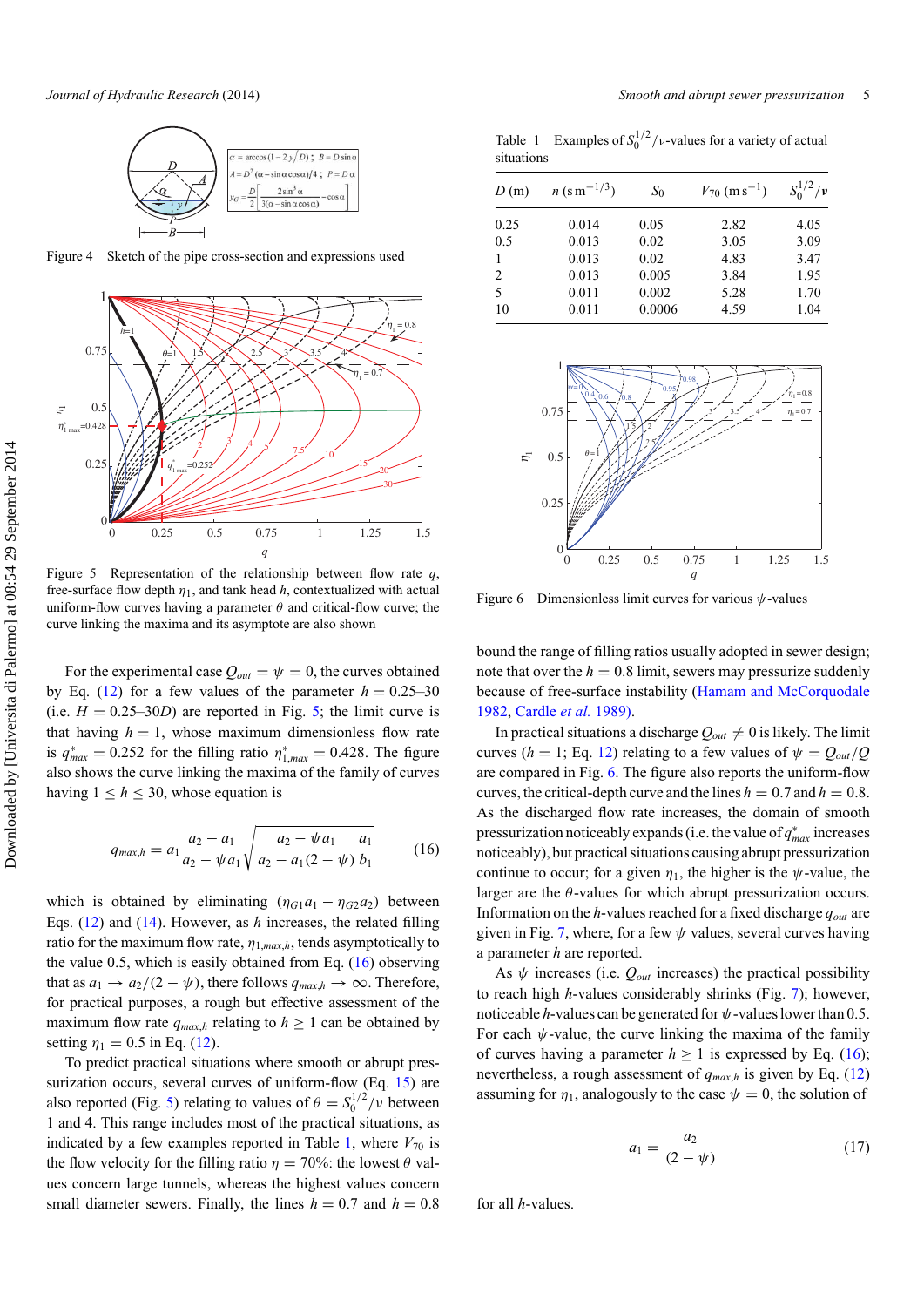<span id="page-6-0"></span>

Figure 7 Comparison among the curves  $q(\eta_1)$  for fixed *h*-values related to a various *ψ*-values

#### **4 Discussion**

The results demonstrate that, in extreme case of  $Q_{out} = 0$  ( $\psi =$ 0*)*, both smooth and abrupt pressurization can occur in practical situations, depending on the position of dimensionless flow rate and flow depth of the early free-surface flow with respect to the limit curve described by Eq. [\(12\)](#page-4-0) (Fig. [5\)](#page-5-0). For a flow rate  $q < q_{max}^*$ , two relative depths,  $\eta_1$ , would theoretically allow the relative tank head to be  $h = 1$  (i.e.  $H = D$ ); the lower depth is always of super-critical flow, whereas the higher depth is either of super-critical flow or sub-critical flow, depending on the position of *q* with respect to the value  $q_{l,c} = 0.246$  for which the criticalflow curve intersects the limit curve.

Assuming that in practical cases uniform-flow conditions occur, the disposition in the plane of the sheaf of actual uniformflow curves shows that the limit condition,  $H = D$ , occurs with a sub-critical flow only for  $S_0^{1/2}/\nu < 1.58$  (i.e. the value for which the uniform-flow curve passes through the intersection point between the limit curve and the critical-flow curve). Therefore, assuming a design velocity  $V_{70}$  of about 5 m s<sup>-1</sup>, according to Eq. [\(15\)](#page-4-0) the occurrence of the limit condition with a sub-critical flow (mild slope) will only concern tunnels having a diameter  $D \geq 5$  m, whereas for lower diameters the limit condition will occur with a super-critical flow (steep slope).

If we consider that drainage conduits are usually designed to operate with a filling ratio  $\eta_1 = 0.70{\text -}0.80$ , a tank head up to  $H = 2D$  can be predicted for  $\theta = 1$  (largest diameters), whereas for  $\theta = 4$  (smallest diameters) even heads up to  $H = 10{\text -}20D$ can occur (Fig. [5\)](#page-5-0), which may cause immediate ejection of the manhole cover as the front forms (i.e. before the pipe pressurizes and air pockets are entrapped).

High tank heads can be generated in the case of a partial reduction of the discharged flow rate (i.e.  $Q_{out} \neq 0, 0 < \psi < 1$ ); however, the higher  $\psi$  the higher *q*-values causing such high heads. In the usual design range,  $\eta_1 = 0.70{\text -}0.80$ , values up to  $\psi = 0.4$  for all the considered actual situations (i.e.  $1 \le \theta \le$ 4) cause abrupt pressurization (Fig. 7). Abrupt pressurization actually occurs even for  $\psi = 0.8$  (i.e. a reduction in the flow rate  $Q_{out}$  by only 20%) in all the situations relating to  $\theta \ge 1.69$ , which

involves most actual conduits. The comparison of the four panels (Fig. 7) shows that, for the smaller diameters ( $\theta = 3.5-4$ ), *h* can range between  $\approx$ 2 and  $\approx$ 8 for  $\psi$  = 0.8 and 0.2, respectively.

Even higher heads than those related to the usual design filling ratios, can occur when, as a consequence of extreme rainfalls, the filling ratio exceeds 0.8 without the pipe pressurizing because of free-surface instability. In such a case, a rapid drop in the tank discharge, *Qout*, down to almost zero, may cause theoretical tank heads up to 30 times the diameter or more (Fig. [5\)](#page-5-0). These high heads decrease in the case of a partial reduction in the flow rate discharged (Fig. 7), but they remain considerably higher than those of the usual design range.

By contrast, lower tank heads than those related to the design filling ratios can be reached for yearly floods because they flow with markedly lower filling ratios, as shown by our experiments. Even floods flowing with filling ratios noticeably lower than 0.5 can still generate abrupt pressurization; the relating head value depends on the  $\psi$ -value and the filling ratio  $\eta_1$ .

The high heads generated by abrupt pressurization suggest that undesired events such as ejection of manhole covers and sewer damages may arise, not only from intense pressure oscillations produced by the interaction between entrapped air pockets and water flow (Zhou *et al.* [2002a,](#page-8-0) Vasconcelos and Wright 2005, [Ferreri](#page-7-0) *et al.* 2014), but also from the formation process of the bore front in the downstream manhole. Note that in case of unvented manhole covers, both air already present in a given manhole and air captured by the bore cannot flow out from the manhole itself. Dynamic interaction between entrapped air and water flow may subsequently result in considerably higher surcharges than for well-ventilated drainage systems, as considered in this study. This interaction concerns both the manhole where the bore forms and the manholes run across by the propagating bore.

## **5 Conclusions**

Mathematic treatment confirmed experimental evidence that consequent pipe pressurization on total or partial sudden closing of the downstream tank outlet can occur by either (1) gradual rising of the flow free-surface (smooth pressurization) or (2) propagation of a bore filling the whole pipe cross-section (abrupt pressurization). In particular, for a fixed ratio between the downstream tank outflow and the pipe flow rate, a maximum flow rate exists depending on the pipe diameter only, for which smooth pressurization can occur. For higher flow rates, only abrupt pressurization can occur, whereas for lower flow rates the pressurization pattern (smooth or abrupt) is actually determined by the free-surface flow depth. Both patterns can occur with both sub-critical and super-critical flow.

In the case of abrupt pressurization with zero tank outflow, for the usual design filling ratios (0.7–0.8) a surcharge up to about one diameter for the largest tunnels (10 m diameter or more) and up to about 20 diameters for the smallest sewers (a few decimetres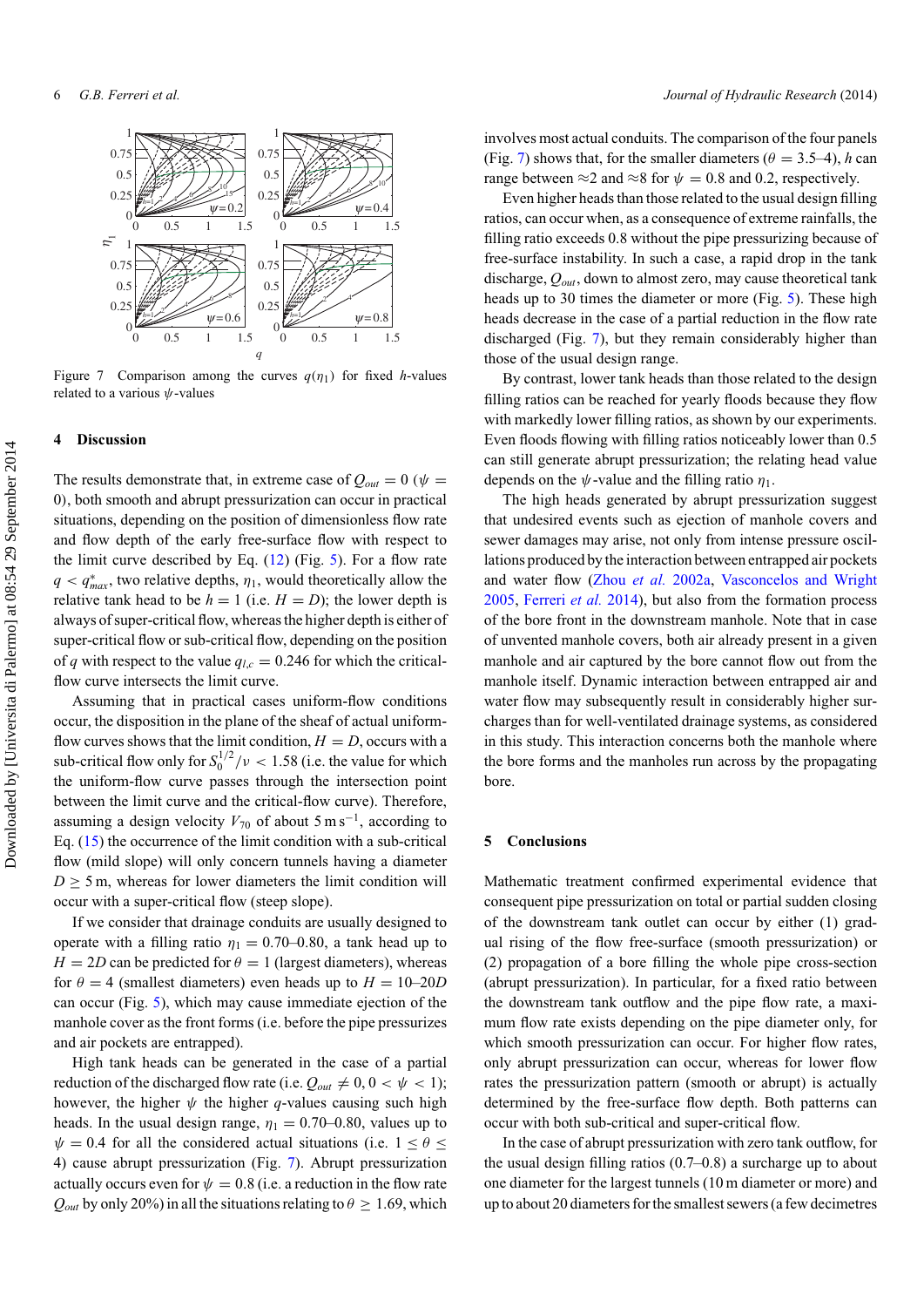<span id="page-7-0"></span>diameter) can be expected. Considerable surcharge is expected even with a non-zero tank outflow, but it noticeably decreases as the outflow increases.

Abrupt pressurization can occur in practical situations even for flow depths less than half a diameter, which implies that abrupt pressurization can happen not only for "extreme" floods (flowing with filling ratios higher than 0.7), but also for yearly floods.

The possibility that considerable heads can be generated during the formation of the bore further explains manhole cover ejection and sewer damage during rainfall events.

### **Notation**

- *A* = flow cross-sectional area<br>*A*<sub>1</sub> = free-surface flow cross-
- = free-surface flow cross-sectional area in Section 1  $(m<sup>2</sup>)$
- $A_2$  = flow cross-sectional area in Section 2 (m<sup>2</sup>)<br>  $A_c$  = critical-flow cross-sectional area (m<sup>2</sup>)
- $A_c$  = critical-flow cross-sectional area (m<sup>2</sup>)<br>  $a$  = dimensionless cross-sectional area A (
- *a* = dimensionless cross-sectional area *A* (–)<br>*a*<sub>1</sub> = dimensionless cross-sectional area *A*<sub>1</sub> (–
	- dimensionless cross-sectional area  $A_1$  (–)
- $a_2$  = dimensionless cross-sectional area  $A_2$  (–)<br> $a_n$  = dimensionless cross-sectional area  $A_2$  (–)
- $a_c$  = dimensionless cross-sectional area  $A_c$  (–)<br>  $B$  = free-surface width (m)
- $B$  = free-surface width (m)<br> $B_1$  = free-surface width in S
- $B_1$  = free-surface width in Section 1 (m)<br> $B_c$  = free-surface width for critical flow
- $B_c$  = free-surface width for critical flow (m)<br>  $b$  = dimensionless free-surface width  $B(-)$
- *b* = dimensionless free-surface width *B* (-)<br>  $b_1$  = dimensionless free-surface width in Se
	-
- *b*<sub>1</sub> = dimensionless free-surface width in Section 1 (–)<br>  $b_c$  = dimensionless free-surface width for critical flow  $b_c$  = dimensionless free-surface width for critical flow (–)<br>  $D$  = pipe diameter (m)
- $D =$ pipe diameter (m)<br> $F_1 =$ free-surface flow 1
	- = free-surface flow Froude number in Section 1 (-)<br>= gravity acceleration (m s<sup>-2</sup>)
- *g* = gravity acceleration (m s<sup>-2</sup>)<br> *H* = tank head (m)
- $H = \text{rank head (m)}$ <br>  $h = \text{relative tank h}$ 
	- relative tank head  $(-)$
- *n* = Manning's roughness coefficient  $(\text{sm}^{-1/3})$ <br>*P* = wet perimeter (m)
- $P =$  wet perimeter (m)<br> $p =$  dimensionless wet
	-
- *p* = dimensionless wet perimeter (–)<br>  $Q$  = flow rate coming from upstream  $=$  flow rate coming from upstream (dm<sup>3</sup> s<sup>-1</sup>)
- *Q*∗  $=$  maximum flow rate causing smooth pressurization  $(dm<sup>3</sup> s<sup>-1</sup>)$
- $Q_{max,H}$  = maximum flow rate causing the tank head to be equal to *H* (dm<sup>3</sup> s<sup>-1</sup>)
- $Q_s$  = flow rate downstream of the jump (dm<sup>3</sup> s<sup>-1</sup>)<br>  $Q_{out}$  = flow rate discharged from the tank (dm<sup>3</sup> s<sup>-1</sup>)
- $=$  flow rate discharged from the tank (dm<sup>3</sup> s<sup>-1</sup>)
- *q* = dimensionless flow rate  $Q(-)$
- $q_{l,c}$  = dimensionless flow rate for which the limit curve intersects the critical-flow curve  $(-)$
- *q*∗  $=$  dimensionless maximum flow rate causing smooth pressurization (–)
- $q_{max,h}$  = dimensionless maximum flow rate causing the relative tank head to be equal to  $h$  (–)
- $q_{out}$  = dimensionless flow rate discharged from the tank (–)<br>  $R$  = hydraulic radius (m)  $R = \text{hydraulic radius (m)}$ <br>  $r = \text{dimensionless hydrogen}$
- $r$  = dimensionless hydraulic radius (-)<br> $S_0$  = pipe slope (-)
- $S_0$  = pipe slope (–)<br>  $V$  = flow velocity
- *V* = flow velocity (m s<sup>-1</sup>)<br>*V*<sub>1</sub> = free-surface flow veloc
- $=$  free-surface flow velocity (m s<sup>-1</sup>)

 $V_2$  = flow velocity downstream of the jump (m s<sup>-1</sup>)<br>  $V_{70}$  = flow velocity as the filling ratio is 70% (m s<sup>-1</sup>)  $V_{70}$  = flow velocity as the filling ratio is 70% (m s<sup>-1</sup>)<br>  $v$  = dimensionless velocity (-) *v* = dimensionless velocity (-)<br>  $v_1$  = dimensionless velocity  $V_1$ *v*<sub>1</sub> = dimensionless velocity *V*<sub>1</sub> (-)<br> *v*<sub>2</sub> = dimensionless velocity *V*<sub>2</sub> (-) *v*<sub>2</sub> = dimensionless velocity *V*<sub>2</sub> (-)<br> *w* = wave celerity (m s<sup>-1</sup>)  $=$  wave celerity (m s<sup>-1</sup>)<br> $=$  free-surface flow dent  $y_1$  = free-surface flow depth (m)  $y_{1,max}^*$  $=$  free-surface flow depth relating to the flow rate *Q*<sup>∗</sup> *max* (m)  $y_2$  = flow depth downstream of the jump (m)  $y_c$  = critical depth (m)  $y_{G1}$  = centroid pressure head in Section 1 (m)<br> $y_{G2}$  = centroid pressure head in Section 2 (m)  $y_{G2}$  = centroid pressure head in Section 2 (m)<br>  $\alpha$  = semi-central angle as the flow depth is  $a$  semi-central angle as the flow depth is  $\gamma$  (rad)  $\eta$  = filling ratio (–)  $\eta_G$  = dimensionless centroid pressure head (–)<br> $\eta_{G1}$  = dimensionless centroid pressure head in S  $\eta_{G1}$  = dimensionless centroid pressure head in Section 1 (–)<br> $\eta_{G2}$  = dimensionless centroid pressure head in Section 2 (–)  $=$  dimensionless centroid pressure head in Section 2 (–)  $\eta_1$  = filling ratio in Section 1 (–) *η*∗ 1,*max* = filling ratio in Section 1 relating to the flow rate *q*<sup>∗</sup> *max* (–)  $\eta_{1,max,h}$  = filling ratio in Section 1 relating to the flow rate *qmax*,*<sup>h</sup>* (–)  $\theta = S_0^{1/2}$  to *ν* ratio (–) *ν* = dimensionless Manning's coefficient (–) *-*

 $\Sigma$  = tank horizontal section (m<sup>-2</sup>)<br>  $\psi$  =  $Q_{out}$  to *O* ratio (-)  $= Q_{out}$  to Q ratio (–)

#### **References**

- Capart, H., Sillen, X., Zech, Y. (1997). Numerical and experimental water transients in sewer pipes. *J. Hydraulic Res.* 35(5), 659–670.
- Cardle, J.A., Song, C.C.S., Yuan, M. (1989). Measurement of mixed transient flows. *J. Hydraulics Div.* 115(2), 169–182.
- Ciraolo, G., Ferreri, G.B. (2008a). Sewer pressurization modelling by a rigid-column method. Proc. 11th Int. Conf. *Urban drainage* (11th *ICUD*), Edinburgh, UK, [http://www.11icud.org/,](http://www.11icud.org/) on CD-ROM, 1-10.
- Ciraolo, G., Ferreri, G.B. (2008b). Mathematical modelling of pressure oscillations in sewer pressurization. Proc. 11th Int. Conf. *Urban drainage* (11th *ICUD*), Edinburgh, UK, [http://www.11icud.org/,](http://www.11icud.org/) on CD-ROM, 1-10.
- Ferreri, G.B., Freni, G., Tomaselli, P.D. (2010). Ability of Preissmann slot scheme to simulate smooth pressurization transient in sewers. *Water Sci. Technol.* 62(8), 1848–1858.
- Ferreri, G.B., Ciraolo, G., Lo Re, C. (2014). Storm sewer pressurization transient – An experimental investigation. *J. Hydraulic Res*. 52.
- Guo, Q., Song, C.C.S. (1990). Surging in urban storm drainage systems. *J. Hydraulic Eng.* 116(12), 1523–1537.
- Guo, Q., Song, C.C.S. (1991). Dropshaft hydrodynamics under transient conditions. *J. Hydraulic Eng.* 117(8), 1042–1055.
- Hamam, M.A., McCorquodale, J.A. (1982). Transient conditions in the transition from gravity to surcharged sewer flow. *Can. J. Civil Eng.* 9(2), 189–196.